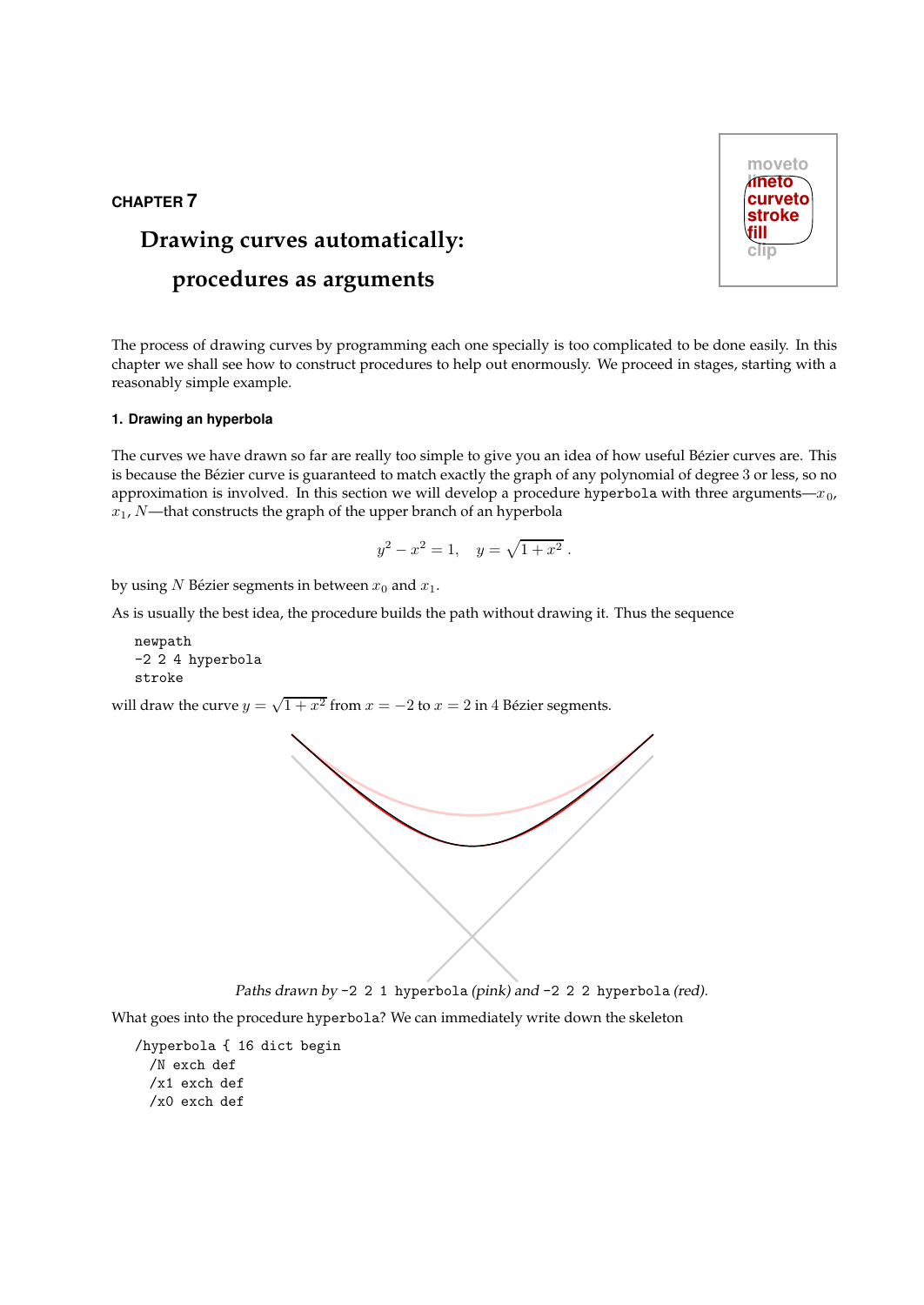#### ... end } def

and we must now fill in the real computation. First we set a step size  $h = (x_1 - x_0)/N$  so that in N steps we cross from  $x_0$  to  $x_1$ :

/h x1 x0 sub N div def

Then we introduce variables  $x$  and  $y$  which are going to change as the procedure runs, and move to the first point on the graph. It will also help to keep a variable  $s$  to hold the current value of the slope. Note that if

$$
y = f(x) = \sqrt{1 + x^2} = (1 + x^2)^{1/2}
$$

then

$$
s = f'(x) = (1/2)(2x)(1+x^2)^{-1/2} = \frac{x}{\sqrt{1+x^2}} = \frac{x}{y}
$$

.

Recall that the control points are

$$
(x_0, y_0)
$$
  
\n
$$
(x_0 + h/3, y_0 + y'(x_0)/3
$$
  
\n
$$
(x_1 - h/3, y_1 - y'(x_1)/3
$$
  
\n
$$
(x_1, y_1).
$$

where  $x_1 = x + h$ ,  $y_1 = y(x_1)$ . The code begins:

```
/x x0 def
/y 1 x x mul add sqrt def
/s x y div def
x y moveto
```
Now we must build  $N$  Bézier segments, using a repeat loop.

```
N { % repeat
 x h 3 div add
 y h 3 div s mul add
 /x x h add def
 /y 1 x x mul add sqrt def
 /s x y div def
 x h 3 div sub
 y h 3 div s mul sub
 x y
 curveto
} repeat
```
and that's it.

We could make this program somewhat more readable and more flexible if we add to it a couple of procedures that calculate  $f(x)$  and  $\tilde{f}'(x)$ , instead of doing it in line. Each of the procedures should have a single argument  $x$ . They are short enough that we do not need to use a variable inside them. Explicitly:

```
% sqrt(1 + x^2)/f \{dup mul 1 add sqrt
} def
 \frac{\% x}{\sqrt{2}} x/sqrt(1 + x<sup>2</sup>)
/f' \{dup dup mul 1 add sqrt div
```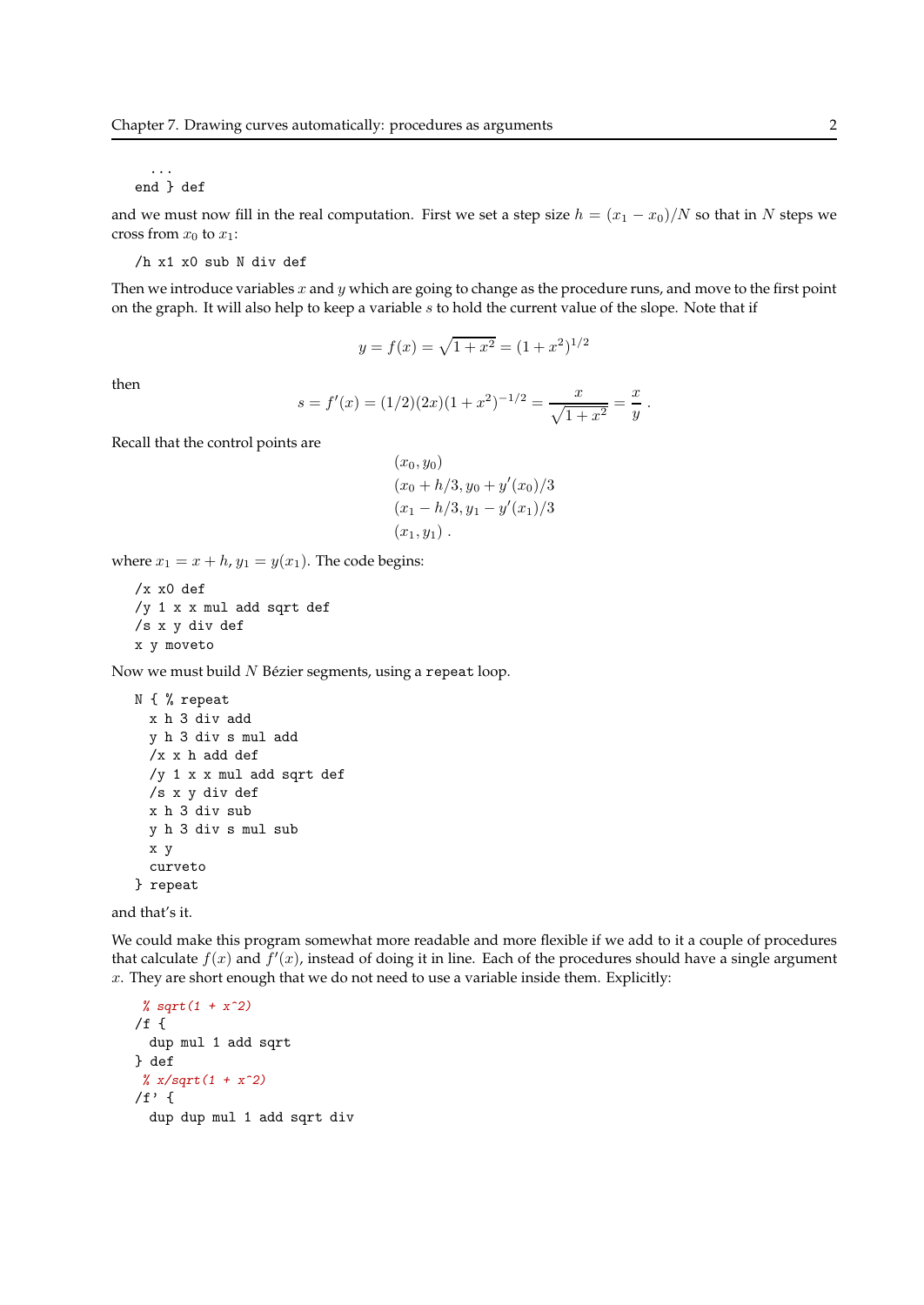Recall that dup just duplicates the item on the top of the stack. The new loop would be

```
N { % repeat
 x h 3 div add
 y h 3 div s mul add
 /x x h add def
 /y x f def
 /s x f' def
 x h 3 div sub
 y h 3 div s mul sub
 x y
 curveto
} repeat
```
It would be better to have a single procedure that calculates  $f(x)$  and  $f'(x)$  all in one package. For one thing, it would be more efficient since we wouldn't have to calculate square roots more often than necessary. For another, I prefer to have things that go together ... well, go together. The calculation of  $f(x)$  and  $f'(x)$  are related, and if you modify one to draw some different graph, then you will have to modify the other. For this reason they should be dealt with in one visible and indivisible unit. We can do this by using a single procedure with one argument x and as output an array of two numbers  $[y s]$ . But now a variable to hold the value of x is useful. It might be a good idea here to exhibit all procedures we are using:

```
% x -> [sqrt(1 + x^2), x/sqrt(1 + x^2)]/f { 2 dict begin
 /x exch def
 /y 1 x x mul add sqrt def
\sqrt{ }y
 x y div
]
end } def
% x0 x1 N
/hyperbola { 16 dict begin
 /N exch def
 /x1 exch def
 /x0 exch def
  % h = (x1 - x0)/N/h x1 x0 sub N div def
 /x \times 0 def
 /F x f def
 /y F 0 get def
 /s F 1 get def
 x y moveto
 N { % repeat
   x h 3 div add
   y h 3 div s mul add
   /x x h add def
   /F x f def
   /y F 0 get def
   /s F 1 get def
```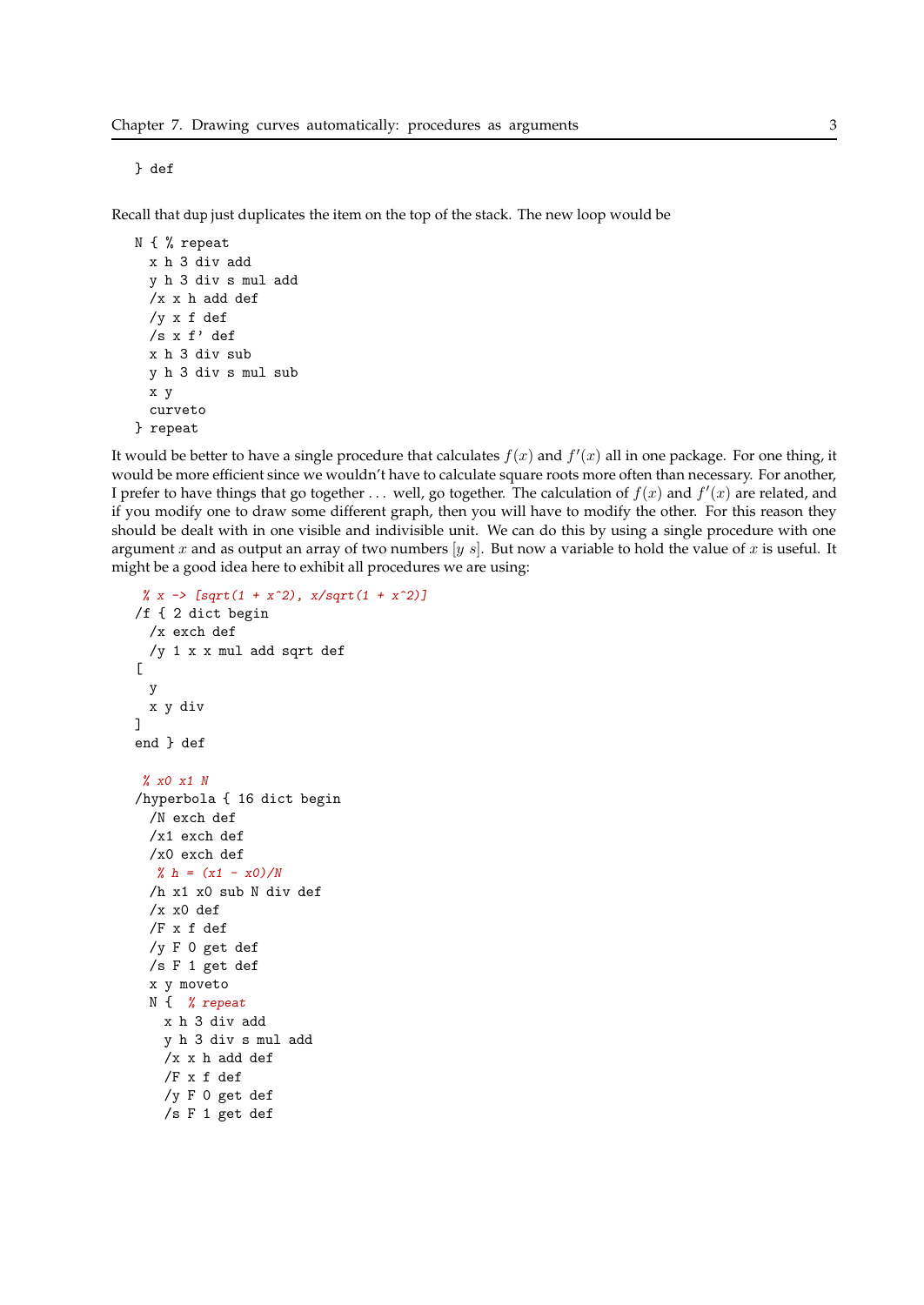```
x h 3 div sub
   y h 3 div s mul sub
   x y
   curveto
 } repeat
end } def
```
It is true that using a dictionary and an array has made the program somewhat less efficient than it was at the start. On the good side, the program is now perhaps a bit more readable—or perhaps not, depending probably on your own taste. It has one great virtue, however—it is a great deal more flexible. If we want to draw some other graph, we need only to rewrite the single procedure  $f$ , making sure that it, too, has a single argument  $x$  and returns an array of two values [ $y$  s].

**Exercise 1.** Modify the procedure f so you can use essentially the same stuff to graph the function  $y = x^3 - x$ between −1 and 1.

**Exercise 2.** Modify the procedure f so you can use essentially the same stuff to graph the function  $y = \sin x$ between  $-1$  and 1. Be careful about degrees and radians—it is only when x is expressed in radians that  $\sin x = \cos x$ . Use it to draw the graph of  $\sin x$  between  $x = 0$  and  $x = \pi$  with 1, 2, 4 segments, all on one plot. Make them successively lighter so you can distinguish them.

# 2. Parametrized curves

We now have a good idea of how to draw smooth function graphs. However, not all curves in the plane are the graphs of functions. What is true is that almost any curve we can imagine is the union of a number of smooth segments, where each segment is a parametrized path  $(x(t), y(t))$  in the plane.

I recall that to draw by Bézier curves a segment between  $t = t_0$  and  $t_1$  I use control points

$$
P_0 = (x_0, y_0)
$$
  
\n
$$
= (x(t_0), y(t_0))
$$
  
\n
$$
P_1 = (x_1, y_1)
$$
  
\n
$$
= (x(t_1), y(t_1))
$$
  
\n
$$
P_{1/3} = \begin{bmatrix} x_{1/3} \\ y_{1/3} \end{bmatrix}
$$
  
\n
$$
= \begin{bmatrix} x_0 \\ y_0 \end{bmatrix} + \frac{\Delta t}{3} \begin{bmatrix} x'_0 \\ y'_0 \end{bmatrix}
$$
  
\n
$$
P_{2/3} = \begin{bmatrix} x_{2/3} \\ y_{2/3} \end{bmatrix}
$$
  
\n
$$
= \begin{bmatrix} x_1 \\ y_1 \end{bmatrix} - \frac{\Delta t}{3} \begin{bmatrix} x'_1 \\ y'_1 \end{bmatrix}
$$

Let's look again at the problem posed at the beginning of this section, and see how we would draw a parametrized path by using Bezier curves. We must first divide it up into a certain number of segments. Calculate the position ´ and velocity at the endpoints of each of the segments. Move to the first point and add one Bézier curve for each segment. (The command moveto is not necessary in the intermediate curves, because drawing a Bézier curve in PostScript advances the current point to the end-point.) Then stroke it or fill it or clip it (if in the latter cases it is closed).

.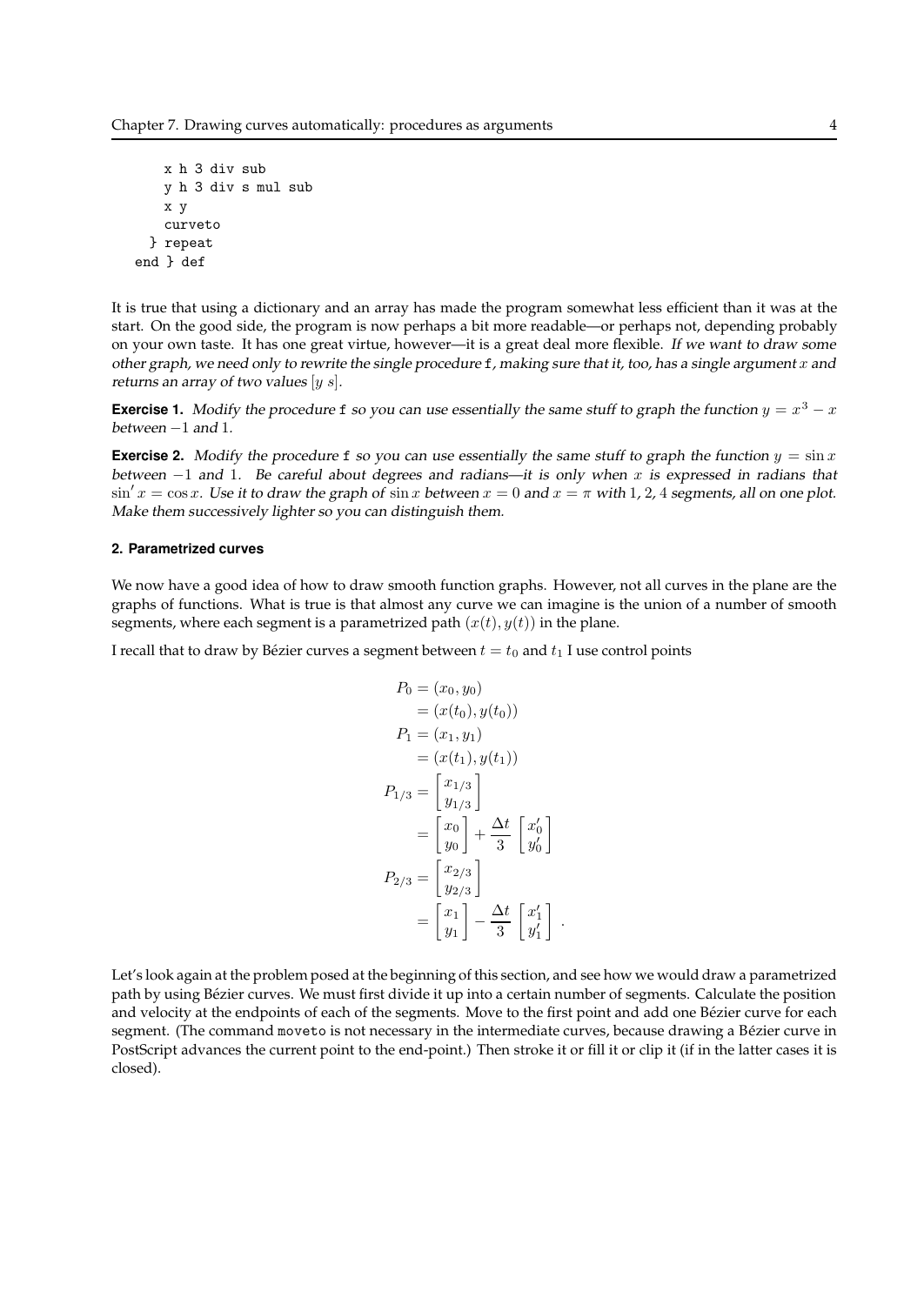#### 3. Drawing graphs automatically

In the next section I'll explain a technique for drawing parametrized curves which will become a standard trick in your bag of tools. There are several new ingredients in it, and it may help if I explain one of them by improving the procedure for drawing hyperbolas along the same lines. We have already made that procedure reasonably flexible by isolating how the actual function  $f(x)$  is used to draw the graph. What I will do now is show how you can change functions by using the graphing function itself as an argument to <sup>a</sup> general procedure for making graphs. The only part of the procedure hyperbola which must be changed is the very first part. Since the procedure no longer draws only hyperbolas, its name must be changed. And it has an extra argument, the **name** of the function f, which must be a procedure into which you put x and out of which you get an array  $[f(x) f'(x)]$ . We must read this fourth argument and convert that name into a procedure so we can call it. The few lines of this procedure where it differs from the older one are here:

/mkgraph { load 16 dict begin /f exch def /N exch def /x1 exch def /x0 exch def

Not quite as simple as might be expected. A slight technical difficulty is caused by the fact that the name of the parametrization procedure being used here might be redefined inside the procedure—it might, for example, be /f—so it must be retrieved from its dictionary with load before a new dictionary is introduced. Here is a complete program which uses this to draw the graph of  $y = x^4$ .

% x0 x1 N /f /mkgraph { load /f exch def 1 dict begin /N exch def /x1 exch def /x0 exch def %  $h = (x1 - x0)/N$ /h x1 x0 sub N div def /x x0 def /F x f def /y F 0 get def /s F 1 get def x y moveto N { x h 3 div add y h 3 div s mul add /x x h add def /F x f def /y F 0 get def /s F 1 get def x h 3 div sub y h 3 div s mul sub x y curveto } repeat end } def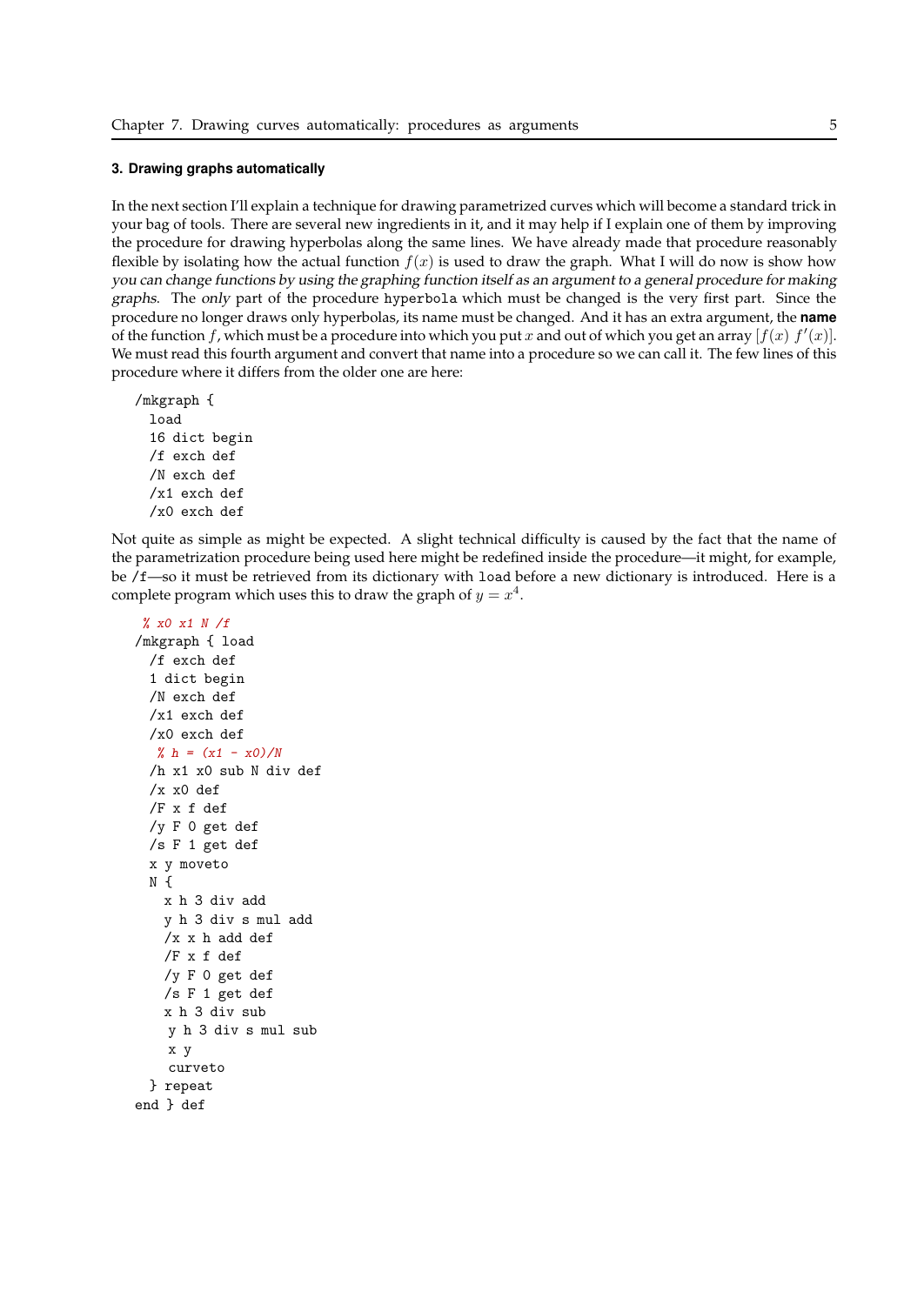```
% \int x^4 4x^3/quartic { 2 dict begin
  /x exch def
  \Gammax x mul x mul x mul
    x x mul x mul 4 mul
  ]
end } def
 y = - - - - - - -72 72 scale
4.25 5.5 translate
1 72 div setlinewidth
newpath
-1 1 8 /quartic mkgraph
stroke
```
In the next section we'll see a procedure which is rather similar to this one, but differs in these aspects: (1) It deals with parametrized curves instead of graphs; (2) it allows you to use a single procedure to draw any one of a large family of curves, for example all of the graphs  $y = cx^4$  where c is a constant you can specify when you draw the curve; (3) it adds the new path to the path that already exists, if there is one. Like the command arc.

**Exercise 3.** Write a PostScript procedure with the same arguments as magraph but which simply draws a polygon among the successive points. (This can be used to debug your calculus.)

**Exercise 4.** Write a PostScript procedure that will graph a polynomial between  $x_0$  and  $x_1$  with N Bézier segments. There are <sup>a</sup> number of things you have to think about: (1) For evaluating <sup>a</sup> polynomial in <sup>a</sup> program it is easiest to use an expression like  $5x^3 + 2x + 3x + 4 = ((5x + 2)x + 3)x + 4$ . (2) You will have to add an argument to this procedure to pass the polynomial coefficients as an array. Recall that length returns the size of an array. (See Appendix <sup>6</sup> for more about polynomial evaluation.)

## 4. Drawing parametrized paths automatically

If you are given a parametrized path and you want to draw it by using Bézier curves, you must calculate position and velocity at several points of the path. This is tedious and prone to error, and you will quickly ask if there is some way to get PostScript to do the work. This is certainly possible, if you can write a PostScript routine which calculates position and velocity for the parametrization. One tricky point is that we don't want to rewrite the drawing routine for every path we draw, but would like instead to put in the **parametrization** itself as an argument passed to the routine. The parametrization should be a procedure which has a single argument, namely a value of  $t$ , and returns data giving position and velocity for that value of  $t$ . We shall in fact do this, and make the name of the routine which calculates position and velocity one of the arguments. How PostScript handles this is somewhat technical, but you won't have to understand underlying details to understand the routine. Another tricky point is that we would like to make a routine for drawing a family of curves—we don't want to have to make separate routines for  $y = x^2$ ,  $y = 2x^2$ , etc. We would like to be able at least to write one routine that can draw  $y = cx^2$  for any specified constant c. This will be accomplished by passing to the routine an array of parameters to pick a specific curve from a family. The terminology is a bit clumsy—we have the parameters determining which path from a family is to be drawn and the variable  $t$  which parametrizes the curve. The last, to avoid confusion, I shall call the parametrizing variable.

I will first simply lay out the main routine we shall use from now on for drawing parametrized paths. It is a bit complicated. In the next two sections I shall explain how to use it and how it works.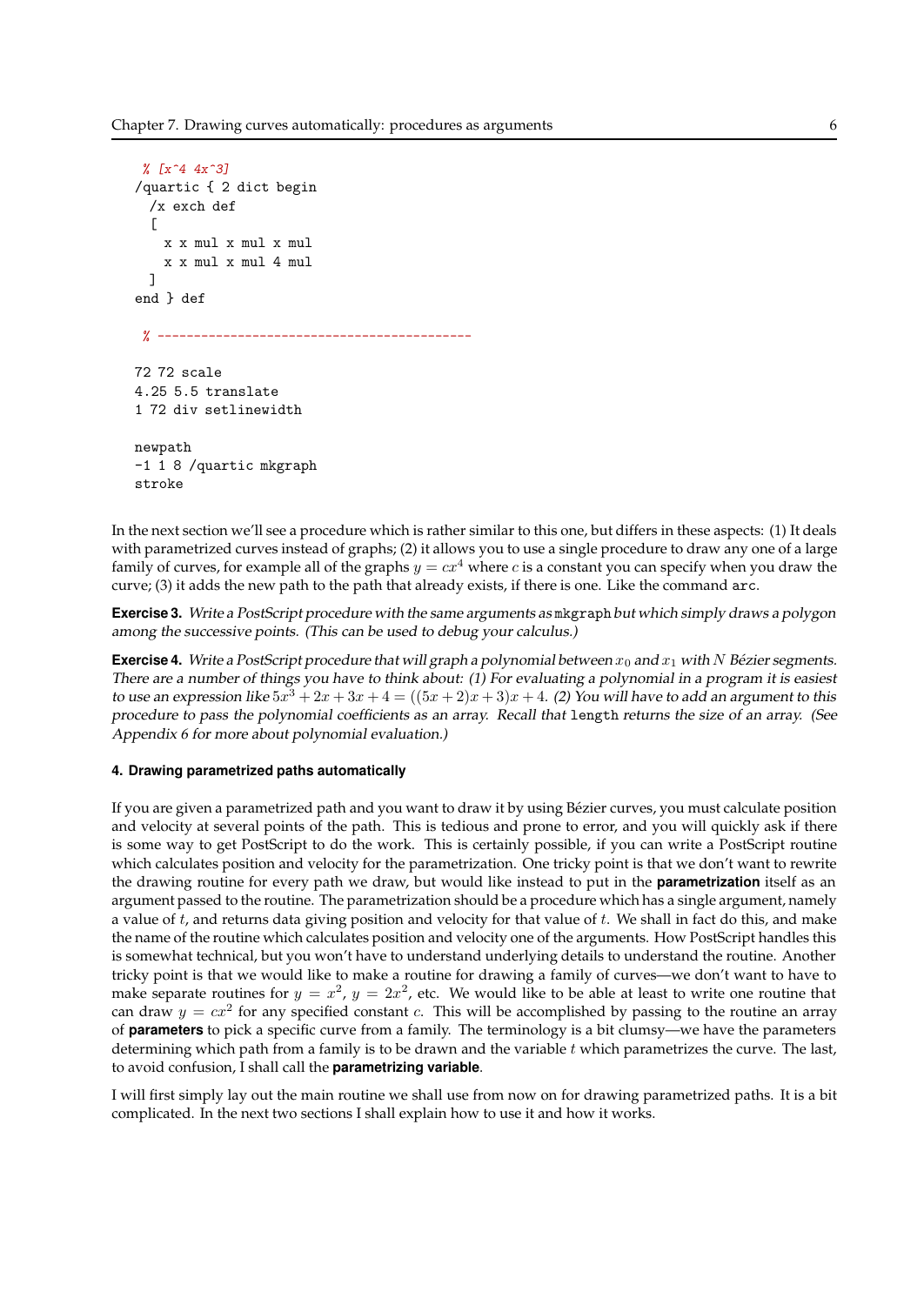```
% stack: t0 t1 N [parameters] /f
/mkpath { load
1 dict begin
/f exch def
/pars exch def
/N exch def
/t1 exch def
/t0 exch def
  % h = (t1-t0)/N/h t1 t0 sub N div def
  % h3 = h/3/h3 h 3 div def
  % set current location = [f(t0) f'(t0)]/currentloc pars t0 f def
 pars t0 f 0 get
 aload pop % calculate the first point
 thereisacurrentpoint % if a path already under construction ...
   { lineto }
   { moveto }
 ifelse
 N \{ \frac{2}{\sqrt{3}} \times y = current point
   currentloc 0 get 0 get % x0 dx0currentloc 1 get 0 get
   h3 mul
   add
    \chi x1
   currentloc 0 get 1 get
   currentloc 1 get 1 get
   h3 mul
   add
    % y1
   /t0 t0 h add def
    % move ahead one step
   /currentloc pars t0 f def
   currentloc 0 get 0 get
   currentloc 1 get 0 get
   h3 mul sub
   currentloc 0 get 1 get
   currentloc 1 get 1 get
   h3 mul sub
    % x2 y2
   currentloc 0 get 0 get
   currentloc 0 get 1 get
    % x3 y3
   curveto
 } repeat
end } def
```
The procedure thereisacurrentpoint returns true or false, depending on whether a path has been started. We have already seen it in Chapter 6.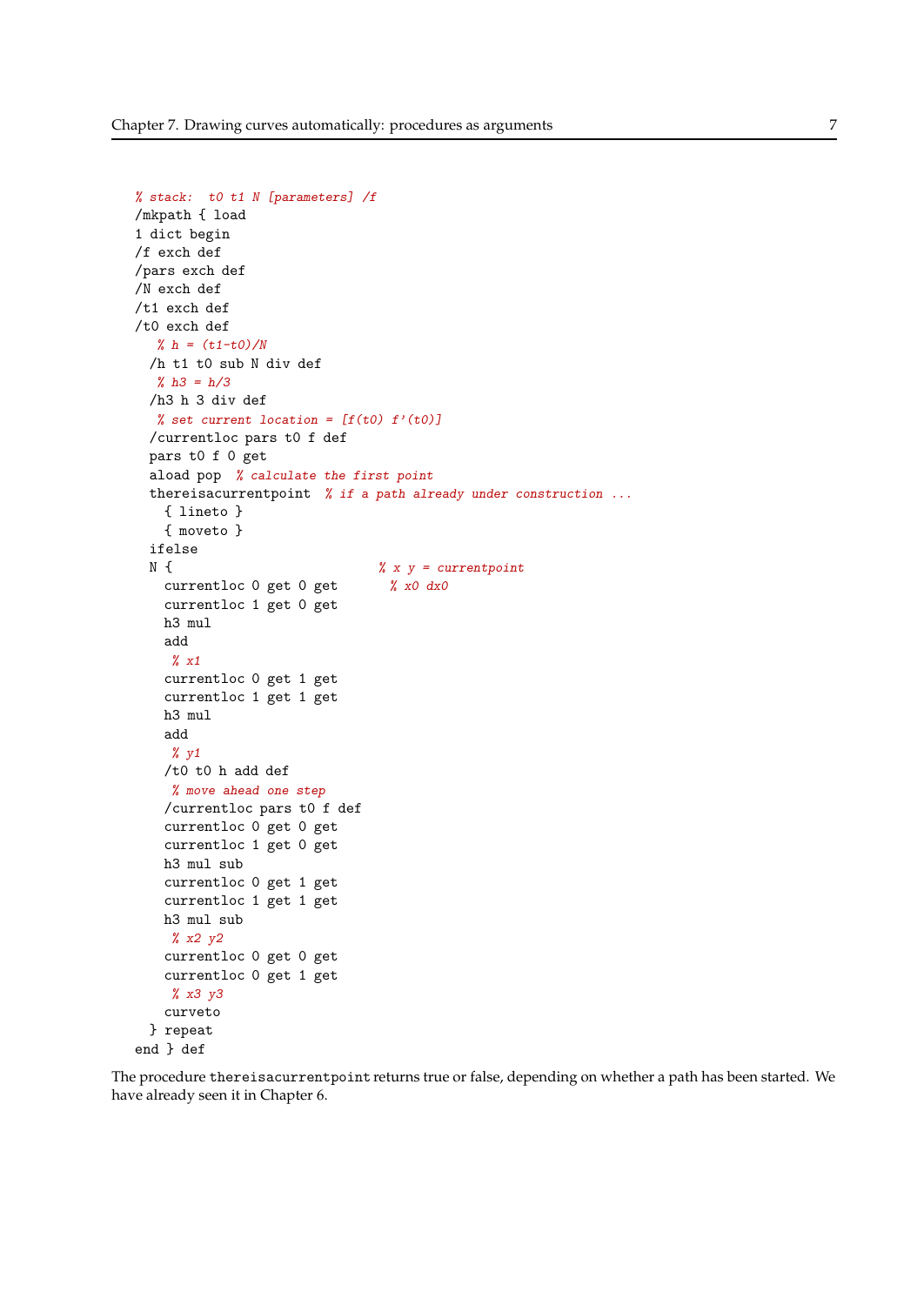## 5. How to use it

The input to the procedure consists of five items on the stack.

- The first is the initial value of t for the path.
- The second is the final value of  $t$ .
- $\bullet$  third is the number N of Bézier segments to be drawn.
- Fourth comes an array  $[\ldots]$  of parameters, which I shall say something more about in a moment. It can be just the empty array [], but it must be there.
- Last follows the name of <sup>a</sup> routine specifying the parametrization in PostScript. <sup>A</sup> name in PostScript starts with the symbol /. As <sup>I</sup> have already said, this routine has two arguments. The first is an array of things which the routine can use to do its calculation. The second is the variable t. Its output (left on the stack) will be a  $2 \times 2$  matrix written according to my conventions as an array of two  $2D$  arrays.

The most important, and complicated, item here is the parametrization routine.

For example, suppose we want to draw circles of varying radii, centred at the origin. The parametrization of such a circle is

$$
t \mapsto P(t) = (R\cos t, R\sin t)
$$

and the velocity vector of this parametrization is

$$
t \mapsto P'(t) = (-R\sin t, R\cos t)
$$

if t is in radians. The variable t is the parameter which traverse the path, while  $R$  is a parameter specifying which of several possible circles are to be drawn. Thus the input to the circle drawing routine will be a pair [R] t and output will be [[xt yt][dxt dyt]].

Here is a more explicit block of PostScript code (assuming pi defined elsewhere to be  $\pi$ ). Note that PostScript uses degrees instead of radians, but that the formula for the velocity vector assumes radians.

```
/circle { 4 dict begin
 /t exch def
 /pars exch def
 /R pars 0 get def
  /t t 180 mul //pi div def
  \Gamma[ t cos R mul t sin R mul ]
    [ t sin neg R mul t cos R mul ]
 ]
end } def
(mkpath.inc) run
newpath
[2] /circle 0 2 //pi mul 8 mkpath
closepath
stroke
```
You might not have seen anything like //pi before—using // before a variable name means the interpreter puts its current value in place immediately, rather than wait until the procedure is run to look up pi and evaluate it.

The array of parameters passed to one of these routines can be of any size you want. It can even be empty if in fact you just want to draw one of a kind. But you will probably find that most paths you want to draw are just part of a larger family.